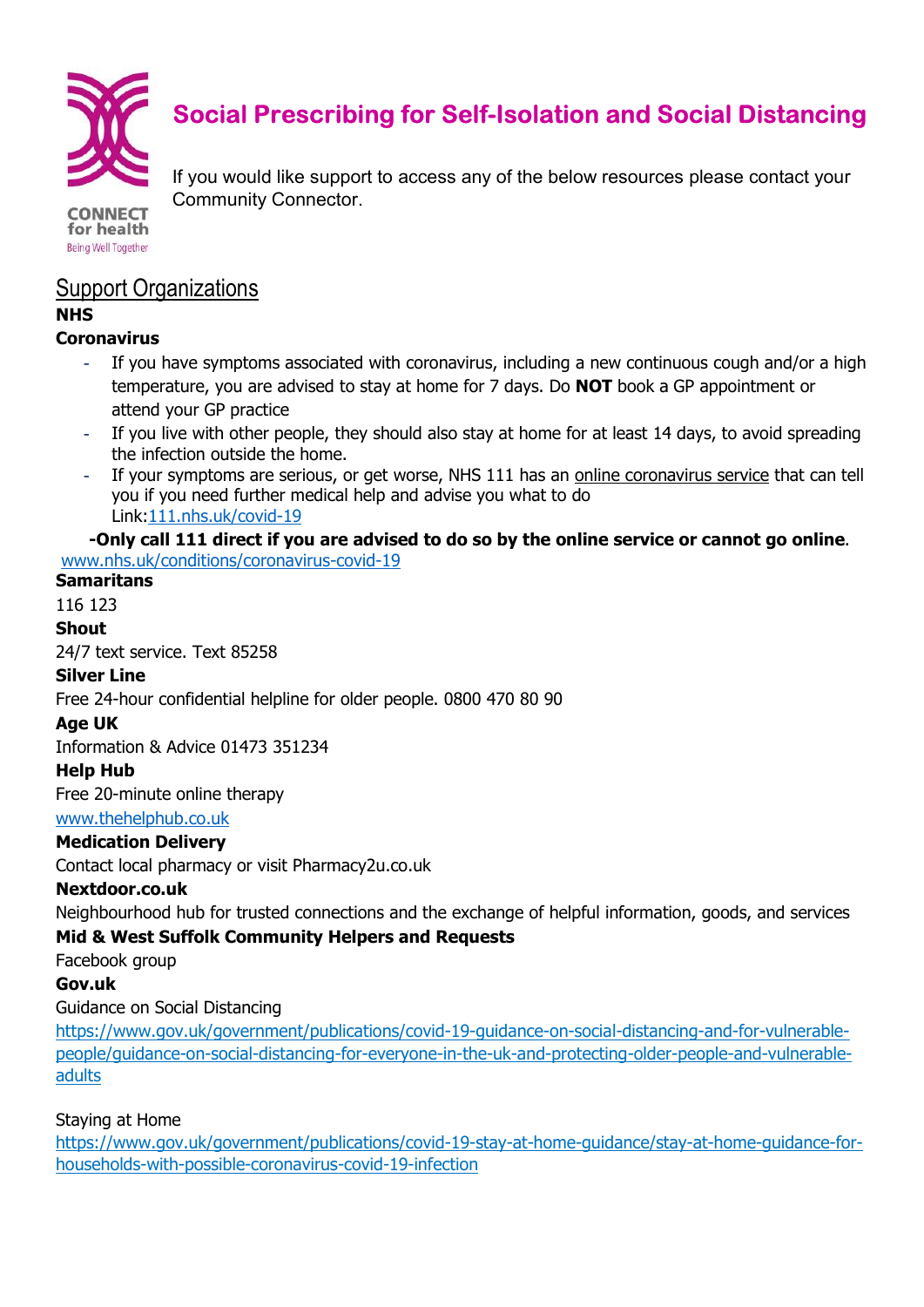#### Looking after your Mental Health

https://www.gov.uk/government/publications/covid-19-guidance-on-social-distancing-and-for-vulnerablepeople/guidance-on-social-distancing-for-everyone-in-the-uk-and-protecting-older-people-and-vulnerableadults#how-do-you-look-after-your-mental-wellbeing

#### Benefits

Coronavirus support for employees, benefit claimants and businesses https://www.gov.uk/government/news/coronavirus-support-for-employees-benefit-claimants-andbusinesses Citizens Advice Suffolk Adviceline: 0300 3301151 Help to Claim (Universal Credit): 0800 1448 444 https://www.citizensadvice.org.uk/

# General Activities

#### Suffolk Libraries

Access e-books, e-audio books, films, documentaries and courses with your library card https://www.suffolklibraries.co.uk/elibrary/overdrive/

List of free online boredom-busting resources: https://chatterpack.net/blogs/blog/list-of-onlineresources-for-anyone-who-is-isolated-at-home

#### National Trust

Many National Trust outdoor spaces are open for free public use.

#### Volunteer

See how you can offer your support to others during the pandemic. volunteersuffolk.org.uk

Litter Pick

Email suffolkefw.uk@suez.com to borrow litter pickers free of charge.

#### Learn a New Language

Download the Duolingo app

#### Bird Watch

You could input your finds on the BTO Bird Track website or APP www.bto.org/ourscience/projects/birdtrack

#### Free Online Courses

Future Learn https://www.futurelearn.com/organisations/hm-government

#### Positive News

- Positive News UK
- The Happy Newspaper
- Goodnews.org

#### Activities to try with friends

- Decide on a film you are all going to watch in your own homes and make telephone calls afterwards to discuss it.
- Use FaceTime, skype or other video chat services to have a coffee with a friend from home.

#### Quarantine Bingo

https://www.eventbrite.com/e/quarantine-music-bingo-supporting-final-gravity-tickets-100312371002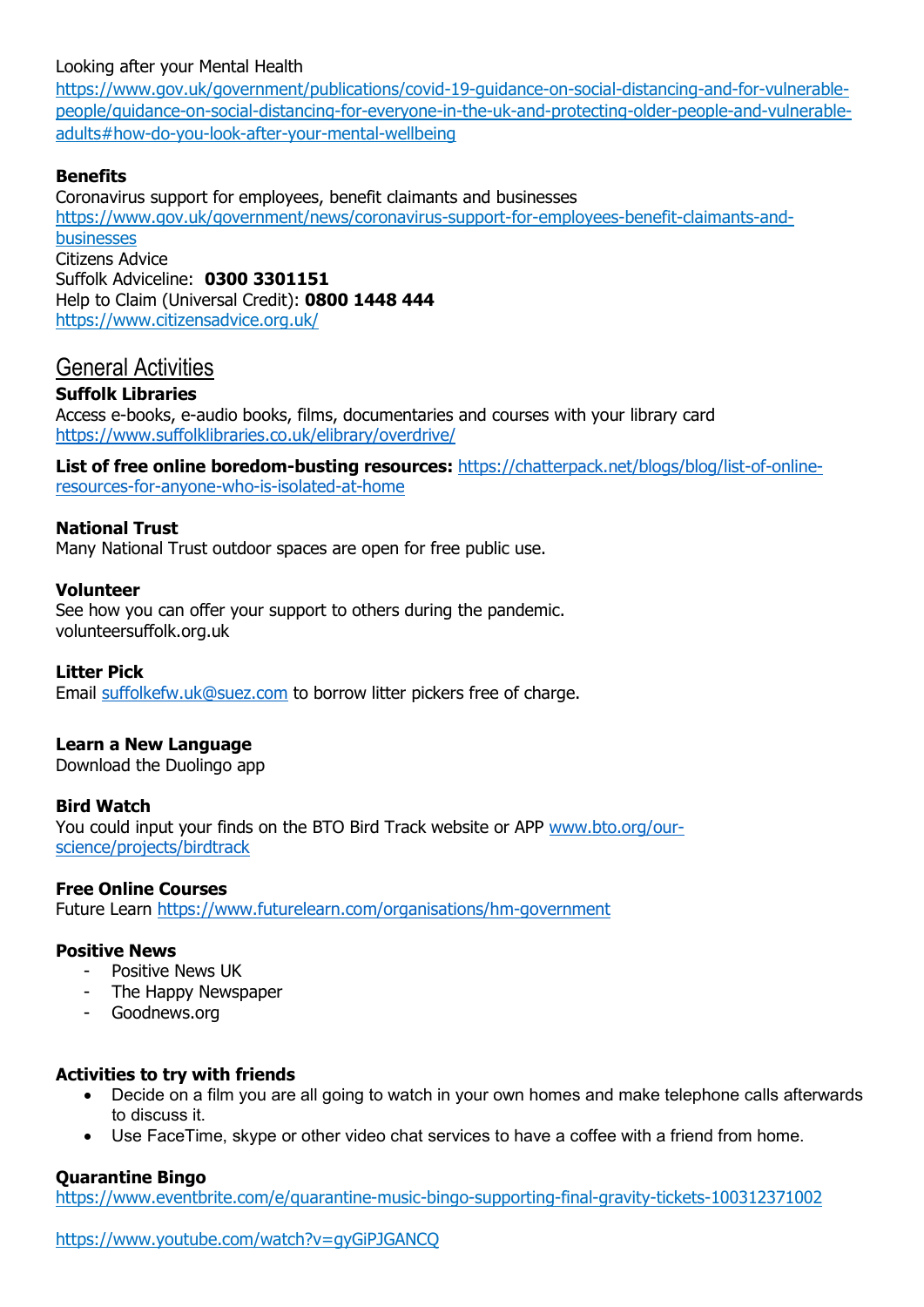# Creative Activities

Draw, colour, write your memoirs, write poetry, write a book, word searches, write a play, read physical & kindle/ebooks, knit, crochet, make gifts such as jewellery making kit, bake, play board games, games,puzzles, play cards, sing, cook, paint, do a photoshoot, organize your cupboards, de-clutter,

#### Draw with Rob

Draw-along videos:http://www.robbiddulph.com/draw-with-rob

#### Create to Connect

Daily creative challenges starting on 23rd March Sign up here: http://dothinkshare.com/creative-inspiration/create-to-connect/

Origami: https://www.paperkawaii.com/

#### Online book Clubs

- 365 Days of Compassion Book Club: www.the365daysofcompassionbookclub.wordpress.com
- Reading Groups for Everyone: www.readinggroups.org/groups/virtual-groups

#### Write a letter

You could write a letter to someone you know, send a letter to a local care home or to an individual in need using these organizations:

- www.lovefortheelderly.org
- www.lettersagainst.org/volunteer
- www.friendindeed.org.uk

#### Concert Live Streams

https://www.billboard.com/articles/columns/pop/9335531/coronavirus-quarantine-music-events-onlinestreams

#### Virtual Choirs

- The Sofa Singers www.thesofasingers.net/
- Singing for better breathing on Youtube: https://www.youtube.com/playlist?list=PL-IiTbuZ7zr1F4jZYocKQ5pALmBH\_1FEg

#### Virtual Tours

#### Museums:

- Collection of museums on Google Arts & Culture site: https://artsandculture.google.com/partner?hl=en
- The Louvre: www.louvre.fr/en/visites-en-ligne
- The British Museum: www.britishmuseum.withgoogle.com

#### Adventures:

- Dives: https://sanctuaries.noaa.gov/vr/
- National Parks: https://artsandculture.withgoogle.com/en-us/national-parks-service/welcome
- Nature: http://www.3dmekanlar.com/en/3d-nature.html

#### Have a Dance Party

Have a dance party at home – dancing is a great way to exercise, and all you need is some music to dance. You can always dance by yourself, but some people have been using social platforms and even Zoom video conferencing software to have remote dance parties on the weekend while they are stuck at home.

#### Karaoke including online

http://www.singsnap.com/ https://www.karafun.co.uk/karaoke/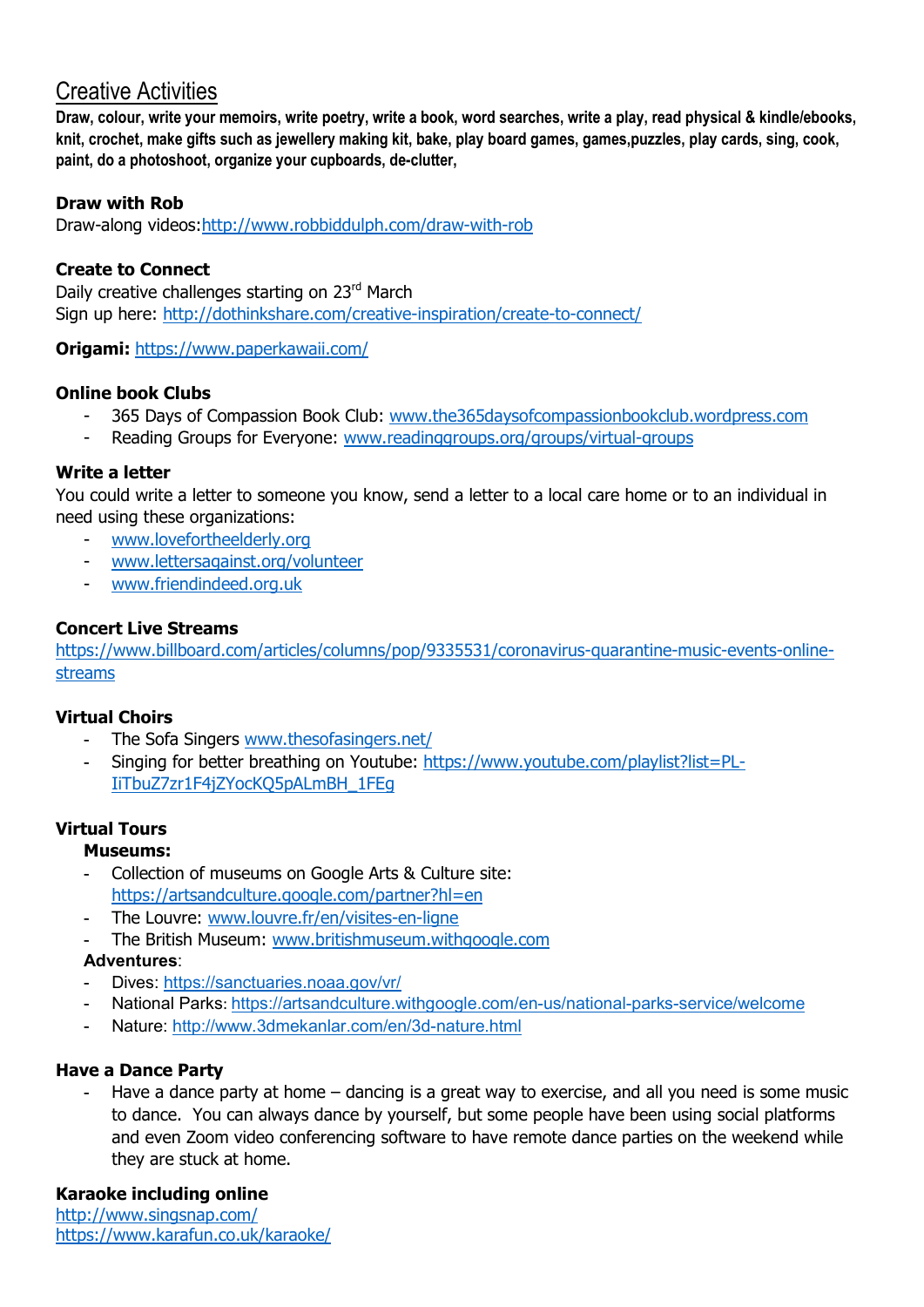# Physical Activities

# Walking

www.nationaltrust.org.uk/lists/walking-in-suffolk www.visitsuffolk.com/see-and-do/walk-and-tours.aspx Also, try forest bathing

# Sport England

Advice on staying active while at home www.sportengland.org/news/how-stay-active-while-youre-home

# BBC Breakfast – The Green Goddess

BBC One 6:55am and 8:55am Monday, Wednesday and Friday.

# Yoga

Take time to perfect poses such as the tree, downward dog, warrior II and bridge pose. Youtube classes: www.youtube.com/user/yogawithadriene

# Chair Based Exercise

E.g. lifting tins of beans or stomping your feet while seated.

Ask your Community Connector to send out a booklet.

- www.nhs.uk/live-well/exercise/sitting-exercises/
- www.bhf.org.uk/informationsupport/heart-matters-magazine/activity/chair-based-exercises
- https://www.youtube.com/watch?v=G\_o4CnisSe4&feature=emb\_title
- Falls Prevention exercises Get up and Go –
- https://www.youtube.com/watch?v=n8s-8KtfgFM&feature=youtu.be

# Move It or Lose It

- 5 Minute Balance routine: https://www.youtube.com/watch?v=ujoD1l4fnP4
- The Cuppa exercise routine: https://www.youtube.com/watch?v=w3VlCljvWsY&list=PLmc-9Le5L6AJ4QqImUPNzS\_TymBV-HLNH
- Free exercise at home pack: www.moveitorloseit.co.uk/coronavirus-support-for-olderpeople-exercise-at-home/

# 30 minute Exercise at Home for the Over 50's

https://www.youtube.com/watch?v=76Np7Xb\_8Z0&feature=emb\_title

# Fitness – aerobic and dancing exercises

https://www.nhs.uk/conditions/nhs-fitness-studio/?tabname=aerobic-exercise

# Fitbit Challenge

If you enjoy a challenge and own a fitbit  $-$  you can connect with your friends via the app and start a challenge.

https://help.fitbit.com/articles/en\_US/Help\_article/1531